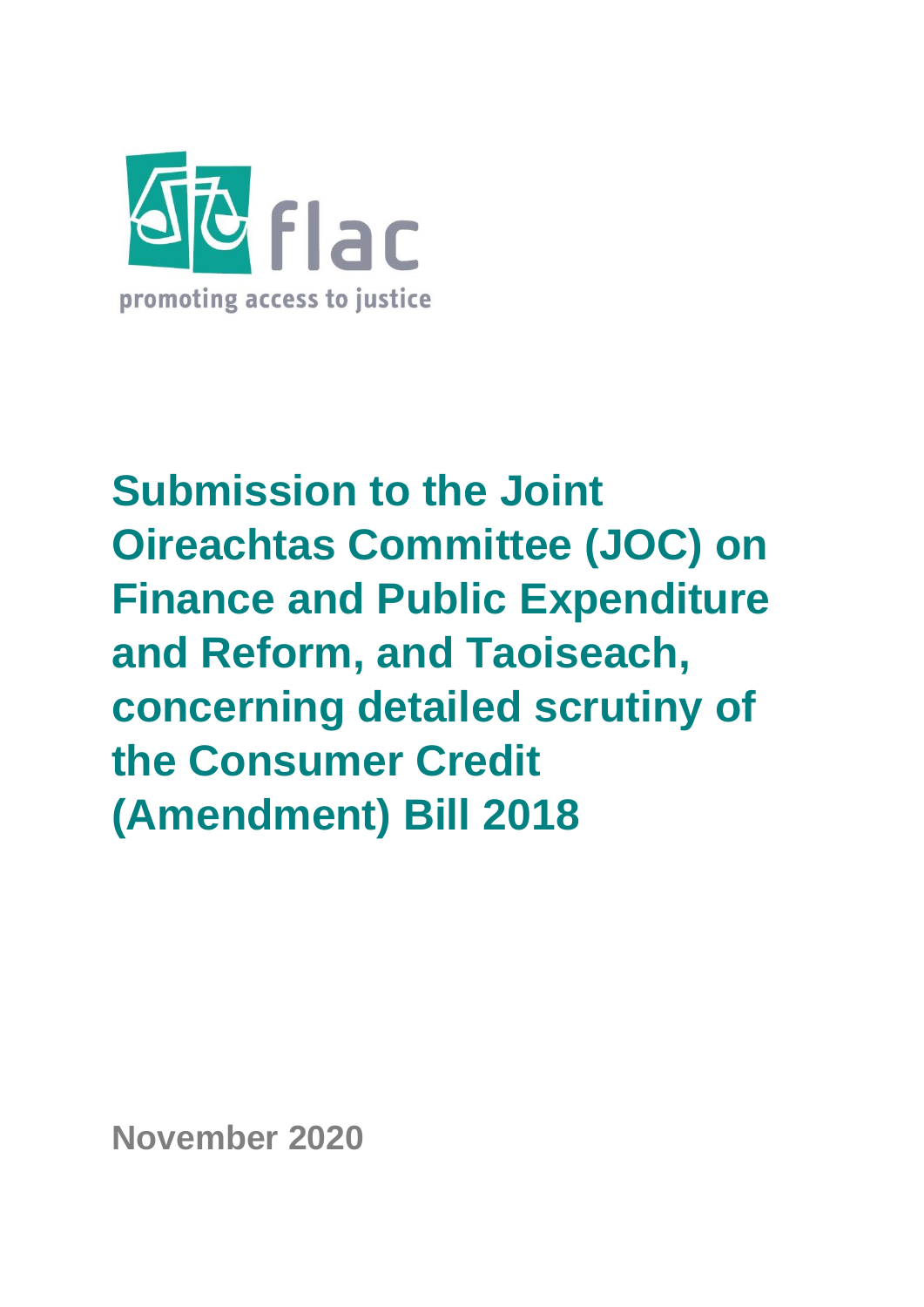# **Submission to the Joint Oireachtas Committee (JOC) on Finance and Public Expenditure and Reform, and Taoiseach, concerning detailed scrutiny of the Consumer Credit (Amendment) Bill 2018**

# **Free Legal Advice Centres (FLAC)**

# **November 24th, 2020**

#### **Introduction**

One of the core focuses of the work of Free Legal Advice Centres (FLAC) work over many years has been monitoring legal developments and campaigning for law reform in the areas of consumer debt and credit. FLAC therefore welcomes the opportunity to make a submission on this short but important Bill and thanks the Committee for providing us with the opportunity. Despite the relatively short timeline provided, we hope that our comments will be of assistance to the Committee in its deliberations.

There are many references made in the last debate of the Dáil on this bill in December 2018 to the report prepared by the Centre for Co-operative Studies at University College Cork, UCC and published by the Social Finance Foundation (SFF) on interest rate restrictions on credit for low income borrowers.<sup>1</sup> That report provides wide and detailed context for consideration of this issue and concludes with a set of recommendations that merits very close attention in terms of framing this legislation. <sup>2</sup> Some of these recommendations will be referenced in this submission.

This is currently a one section amendment Bill but it is far from being a straightforward matter. While FLAC agrees with and supports the aim of the Bill to seek to cap the interest rate on credit agreements offered by licensed moneylenders, there are important issues that arise for discussion in terms of adopting this approach and then striking an appropriate rate. In particular, we would be concerned that unintended consequences might follow if the maximum rate chosen caused a significant number of existing licensed moneylenders to cease business and led to some people with limited credit options turning to unlicensed lenders.

In the course of this submission, a number of brief preliminary recommendations/observations are made as follows:

- 1. The basis for calculating APR (the Annual Percentage Rate) needs to be fully understood prior to arriving at the chosen appropriate maximum rate
- 2. It may be time to abolish itemising separate collection charges and factor them into the rate of interest charged.
- 3. The suggested maximum rate may lead some lenders to discontinue their business and the consequences of this for existing customers should be established.
- 4. There needs to be better enforcement practice for moneylending without a licence.
- 5. An assessment of the impact of the 'It Makes Sense' loan scheme would be timely
- 6. There should be a plan put in place to provide for alternative sources of credit for low income borrowers, should a cap lead to some moneylenders deciding not to renew their licence

<sup>&</sup>lt;sup>1</sup>' Interest Rate Restrictions on Credit for Low-income Borrowers', Mary Faherty, Olive McCarthy and Noreen Byrne, Centre for Co-operative Studies, University College Cork on behalf of the Social Finance Foundation, December 2017.

<sup>2</sup> Ibid, see page 95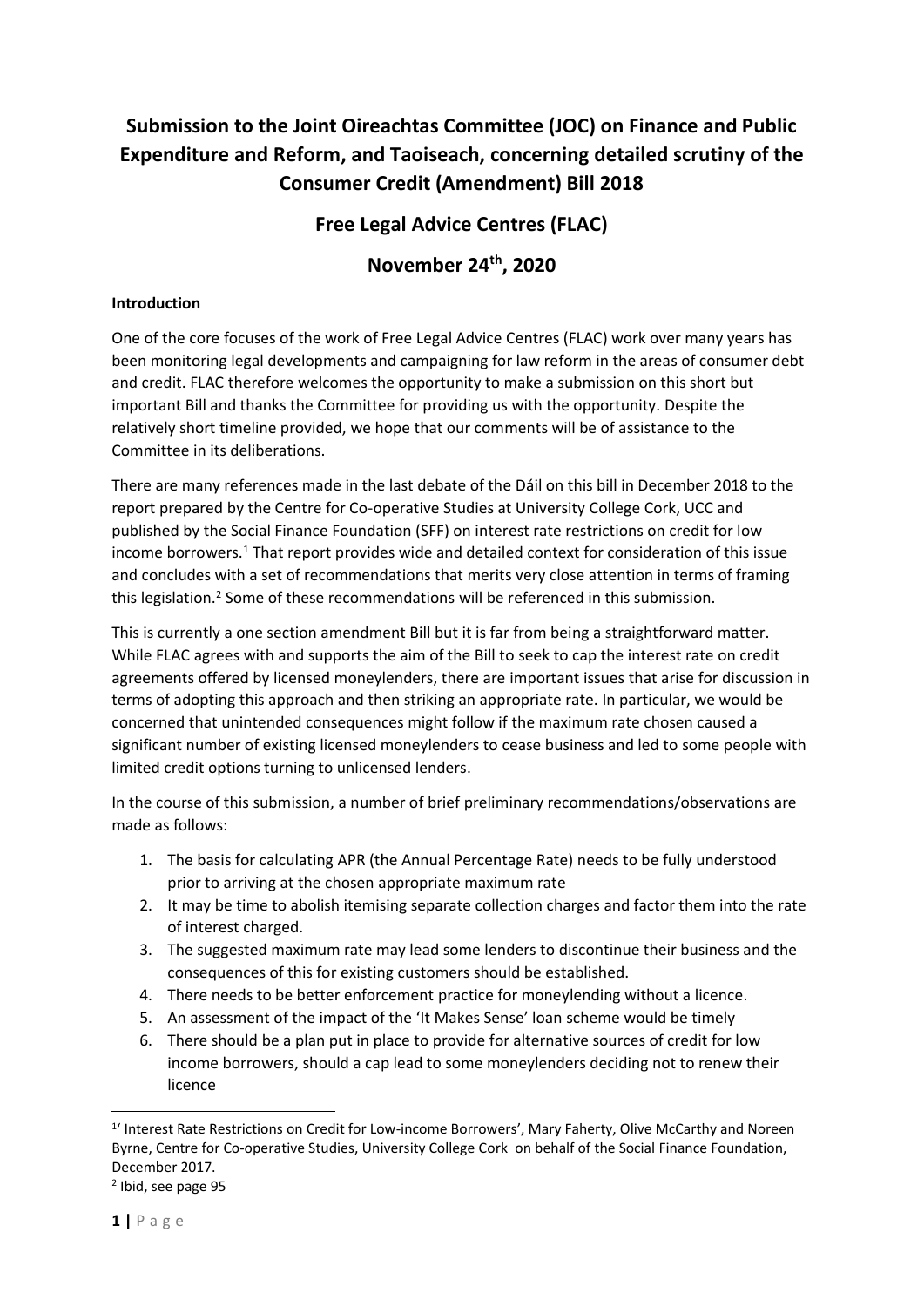- 7. The State should provide access to emergency interest free loans in urgent need situations from a designated social fund and greater availability to urgent needs payments under the supplementary welfare allowance scheme
- 8. The Consumer Credit Act 1995 need to be amended in other respects to protect low income borrowers

Some broader recommendations that are worthy of consideration are:

- 9. Measures are required to deal with the wider problem of income inequality in our society that gives rise to the need for short term borrowing at high rates of interest, such as a review of the Supplementary Welfare Allowance scheme to ensure that it provides an adequate safety net, and consideration of the introduction of an evidenced based living wage
- 10. Apart from a maximum rate of interest for licensed moneylenders, should maximum rates for other credit providers, like banks, finance houses and sub-prime mortgage lenders be examined?
- 11. The forthcoming legislation to ensure that all providers of car finance whether Hire Purchase (HP) or Personal Contract Plans (PCP) – are properly regulated should also update existing Hire Purchase legislation to take account of recent developments

#### **Central issues**

1. **Issues related to calculating APR (the annual percentage rate of charge) and choosing an appropriate maximum rate**

The UCC Report recommends (No.1) - '*Government to adopt a policy which prohibits usurious rates of interest in the interests of fairness to the most vulnerable in Irish society by the introduction of a restriction on interest rates and charges'.* 

It also recommends (No.4) - *'Ensure interest rate restriction is coupled with a limit on other fees and charges and a limit on the total cost of credit, with the rules carefully designed to avoid circumvention through the introduction of other 'innovative' fees and charges'.*

#### • **APR and collection charges**

The Consumer Credit Act 1995, transposing the EEC Directives on consumer credit (87/102/EEC and 90/88/EEC) introduced a legislative obligation to calculate the cost of credit in credit agreements by a new mechanism called the Annual Percentage Rate of Charge (APR).

In terms of relevant definitions, *"*APR*" means the annual percentage rate of charge, being the total cost of credit to the consumer, expressed as an annual percentage of the amount of credit granted and calculated in accordance with [Section 9.](https://revisedacts.lawreform.ie/eli/1995/act/24/section/9/revised/en/html)*

In turn, the *"*total cost of credit*" means the total cost of the credit to the consumer being all the costs, comprising interest, collection and all other charges, which the consumer has to pay for the credit exclusive of any sum payable as a penalty or as compensation or damages for breach of the agreement.*

Although instalment repayments on licensed moneylender's loans are often collected at the borrower's home, the borrower has a right to make payments at the business premises of the lender (see Section 103 of the CCA 1995). A moneylending agreement must explicitly state that the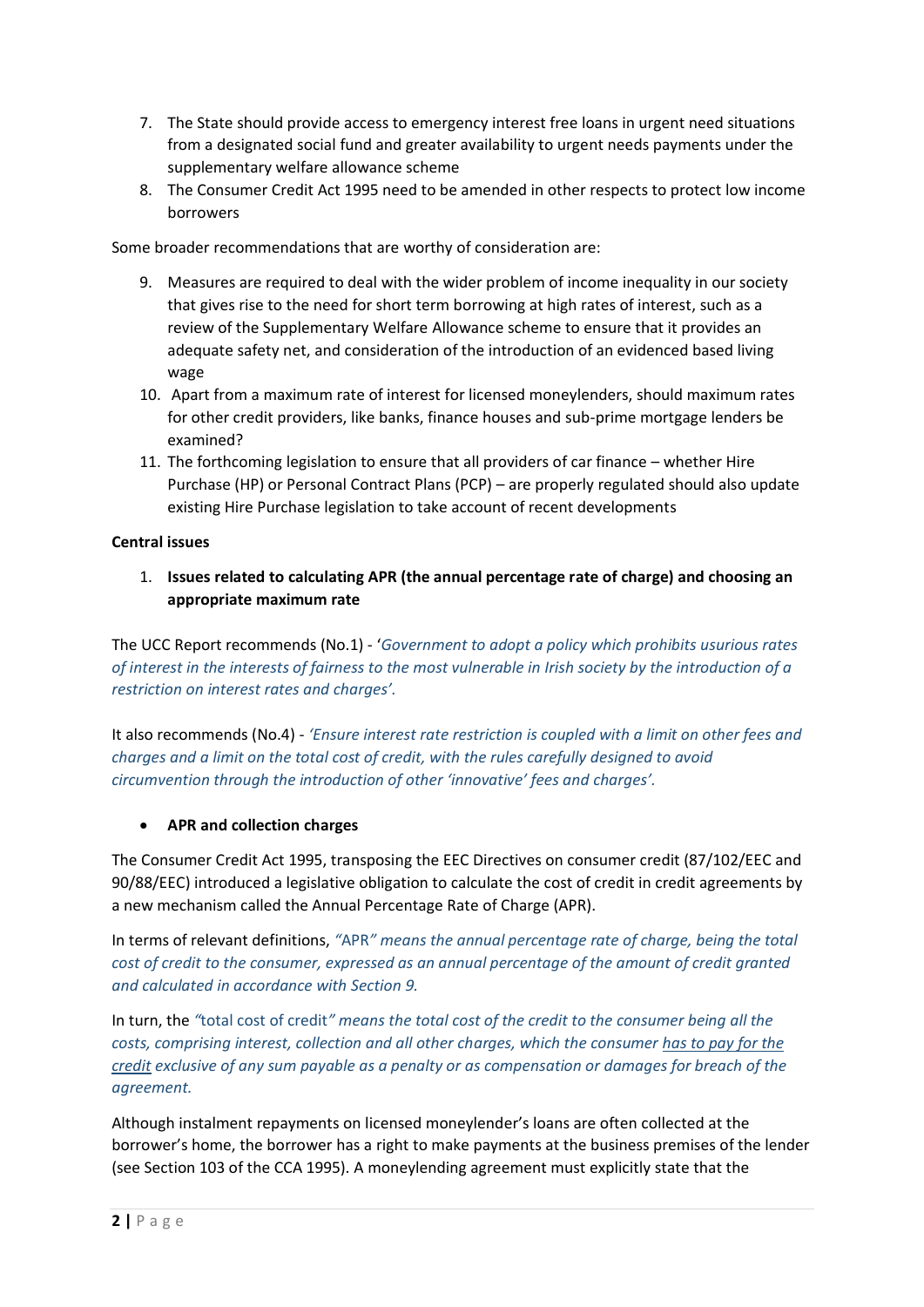borrower has this option. For this reason because the borrower does not to have to pay for collection charges (see the definition of total cost of credit above), the cost of these charges is not included in the calculation of the APR. The costs of collection charges over and above rate of interest charged on the loan is therefore an important additional cost to take into account over and above any proposed maximum rates of APR.

Some lenders have dispensed with collection charges and purport not to charge any. An example is Provident Personal Credit, by far the largest licensed moneylender in this country. Its licence states its collection charges to be 0 cent, although the loans it offers are normally collected door to door. Therefore, it seems unlikely that the cost of collection is not separately factored into the rate of interest charged. (On a separate point, seeing as Provident (and other lenders) have not been able to collect payments door to door and have not had the cost of doing so since the advent of Covid 19, it might be asked whether it should providing some kind of interest rebate to borrowers as a result).

If a maximum rate of interest is to be introduced therefore, perhaps it is time to abolish itemising separate collection charges and factor them into the rate of interest charged.

# • **APR and short term loans**

Provident's website currently provides two sample loan offers currently on its website for comparison purposes as follows:

- Borrow €1,000 Repay over twelve months (52 weekly instalments) of €30 per week. Total amount to repay is €1,560. The APR is **157.3%**
- Borrow  $\epsilon$ 1,000 Repay over six months (26 weekly instalments) of  $\epsilon$ 50 per week. Total amount to repay is €1,300. The APR is **187.2%**

The second loan involves paying back considerably less interest - **€300** as opposed to **€560**, but the APR is **30%** higher – **187.2%** as opposed to **157.3%.** The reason is that the term of the loan is half the length – six months as opposed to 12 months.

Were a two year loan to be offered by Provident, it would involve a considerably lower APR again, even though the total amount to be repaid would be considerably greater. But one year is the maximum period a licensed moneylender will generally lend for and many prefer six month loans or less.

As a result, the APR with these loans is always very high. On the other hand, a mortgage to be repaid to one of the pillar banks over a term of 25 years, involving the repayment of multiple thousands of euro in interest will always be in single figures, sometimes well under 5% where the interest rate is competitive.

# • **APR - Is the rate suggested in the Bill appropriate?**

Is 36% APR an appropriate rate therefore?

In the Provident six month example given above, borrowing €1,000 to repay in 26 instalments of €50 per week (€1,300 in total) where the APR is 187.2%, the profit for Provident is €300 (before costs) on €1,000 loaned.

We don't have a programme to calculate APR (the Central Bank does) but mathematically it is clear that a maximum APR of 36% to repay €1,000 over six months will involve charging substantially less interest than an APR of 187.2% to repay the same amount over the same period. Were 36% APR to be the maximum that Provident (or any other moneylender) could charge by law, it might consider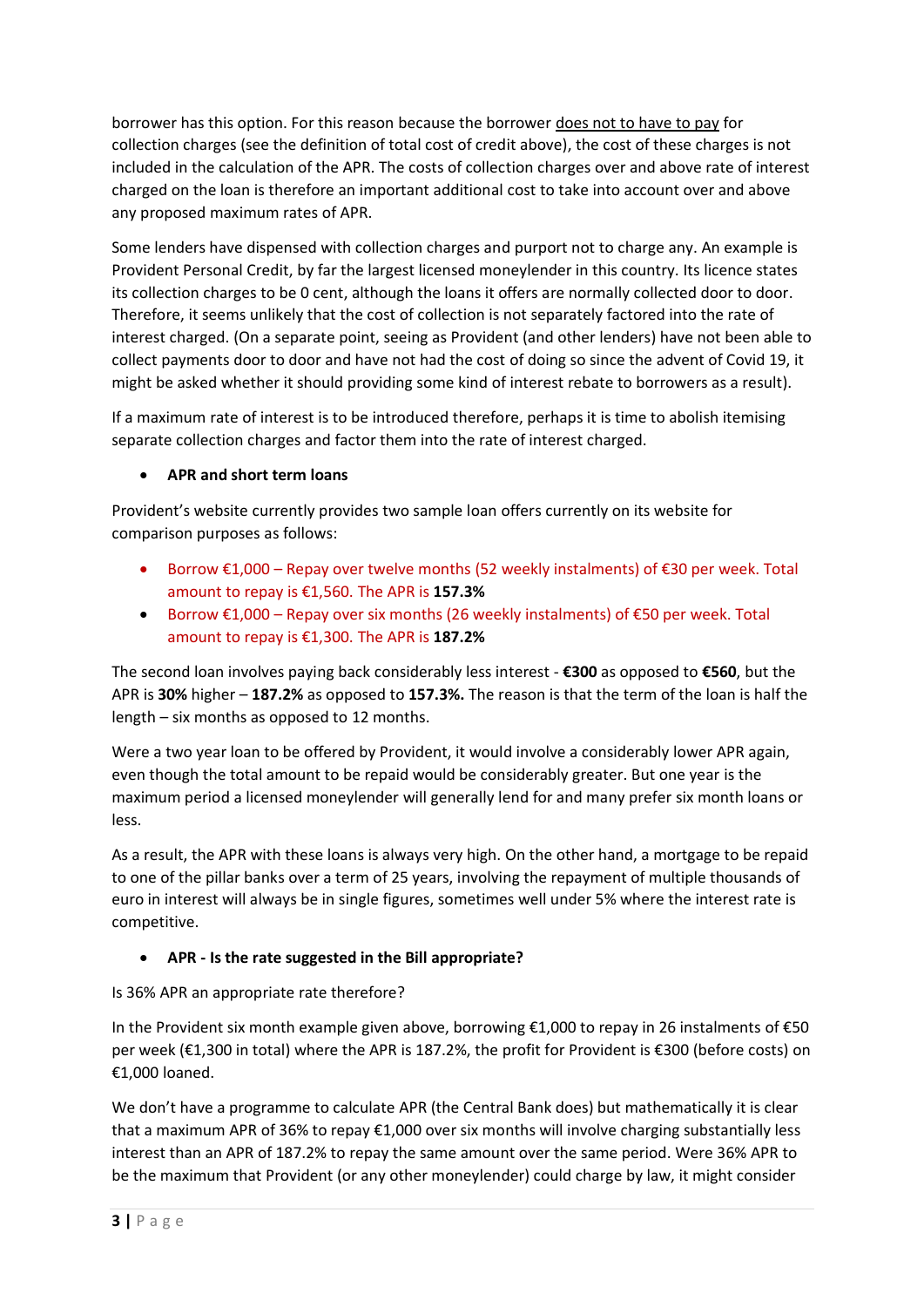that the potential profit (especially after costs) that it might make would not be commercially viable for it. Indeed, a maximum APR of 36% might cause some, if not many, of the existing lenders to exit the space.

It is worth noting that the reason for selecting 36% as a maximum rate in the Bill is that it is three times the current maximum rate that credit unions can legally charge of 12% per annum simple interest (12.68% APR). However, licensed moneylenders must source their own funds whereas credit unions loans are broadly funded by the savings of their members.

## **2. What are the dangers that a maximum rate will lead lenders to discontinue their business and what might the consequences of this be for customers?**

There are currently 36 licences in place (see the Central Bank of Ireland Register of licensed moneylenders at www.centralbank.ie). If a number of the existing licensed moneylenders were to cease to trade because of the introduction of a cap, what might be the consequences? For some observers, this might be considered a good thing and there are many who would like to see moneylending obliterated as a business. Some who say this, however, may fail to distinguish between a licensed moneylender and a lender operating without any licence at all and no business premises (one of the many requirements imposed under the CCA 1995 to be able to obtain a licence).

Needless to say, unlicensed lending as an unregulated practice is often a completely different story. It may often involve random and excessive repayment rates subject to change and sometimes the threat of consequences where payments are not made, as well as high levels of manipulation. However, it is unfortunately the case that people are sometimes desperate and need money in a hurry, for a wide variety of reasons, including a pure lack of money/income to pay bills, buy food, repair or replace broken appliances etc.

Unlicensed lenders (or what some call loan sharks) are active in Ireland in a number of areas. Although there are considerable (and even draconian) powers set out (in theory at least) to prosecute a wide range of offences for lending without a licence under the CCA 1995, prosecutions over the past 25 years have been very rare and more pro-active enforcement standards need to be put in place.

On this question of 'migration' to other sources of credit, The UCC report refers to the Central Bank research on moneylending of 2013 as follows:

*When asked where they would borrow if their current moneylender ceased operating, the majority of respondents said they would either source funding from other legal sources or would no longer require credit. 24% would seek funds from another moneylender or do not know where they would source credit. This suggests that more than 75% of moneylending customers believe they have an alternative to moneylenders or would no longer require credit if their moneylender ceased operating.<sup>3</sup>*

It is evident from this that a substantial majority of customers of licensed moneylenders would not turn to unlicensed operators were their lender to cease business. However this may not be universal. A critical question then may be – By setting a cap at a level that there is a potential risk that licensed lenders will cease their operations, might a minority of customers who are already in

 $3$  Page 30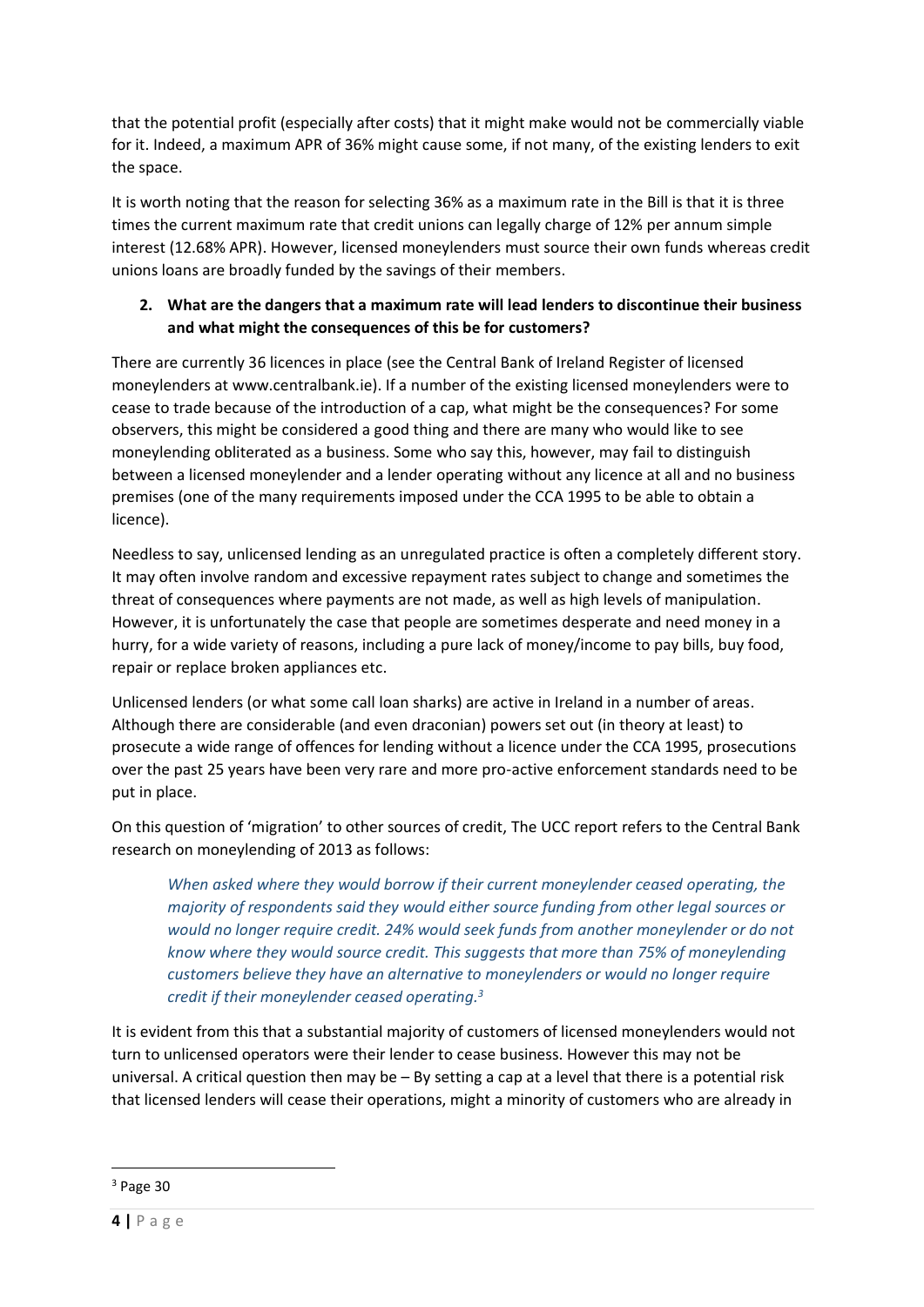situations of poverty or financial vulnerability get into even worse predicaments, where the only perceived credit option be open to them may be cut off?

This is an important context not in deciding whether to cap the rate but in deciding what the capped rate should be. Improving access for people on low incomes to alternative sources of credit would also make a substantial difference.

# **3. What is the plan to provide for alternative sources of credit, should a cap lead to some moneylenders deciding not to renew their licence?**

Credit unions are generally seen as providing the principal alternative for potential borrowers on low incomes who have limited credit options. They undoubtedly play a vitally important role across communities in Ireland in terms of providing access to financial services, both in terms of access to both savings and (social) lending services and, critically, they maintain a strong and vibrant local presence in places that the pillar banks have long abandoned.

However, there is some evidence that the credit union model does not necessarily suit the needs of all borrowers. To become a member an account must be opened with all of the documentation that this requires; the ability to borrow is based, understandably, on an assessment of capacity to repay and may also be linked to the member's savings record. For the large majority these are not onerous requirements but they are difficult for some.

Since 2018 a number of credit unions have been operating the 'It Makes Sense' loan scheme (also referred to as the Personal Micro Credit Scheme), a service directly aimed at social welfare payment recipients, and presented as an alternative to going to a moneylender (the website promoting the scheme does not distinguish between licensed and unlicensed moneylenders). As of January 2019, 111 of the country's credit unions were participating. Our understanding is that a significant number of credit unions do not operate this scheme, particularly the larger credit unions.

To apply, the applicant must be an existing credit union member or join a credit union, and the credit union assesses the application in the normal manner and has discretion to decide whether to grant a loan or not. Those applicants who receive their social welfare payment in cash must agree to sign up to the Household Budget Scheme run by An Post, whereby deductions are made at source to facilitate repayments on the loans. Those who receive their payments electronically to a credit union or bank account must facilitate repayments by standing order or direct debit. A maximum of €2,000 may be borrowed, and a minimum of €100, but it is at the discretion of each participating credit union to set its own maximum loan which will frequently be below €2,000.

As with all loans from credit unions to members, these loans are subject to a maximum interest rate of 12% simple interest per annum or 1% per month (12.68% APR). For example, a loan of €500 over six months would involve 26 weekly repayments of €19.84 amounting to a total amount repaid of €515.84, a total interest charge of €15.84, dramatically cheaper than an equivalent loan from a licensed moneylender.

These loans are clearly far cheaper but to what extent has the scheme been a success, in terms of both dissuading people from availing of the services of licensed moneylenders and providing a return to the participating credit unions? Some detail of the number and amount of loans drawn down under this scheme, an evaluation of its successes, the challenges posed and how it might be built upon would be useful. Of particular relevance might be a comparison of the perceived greater convenience of the licensed moneylender – little by way of credit assessment, home collection, the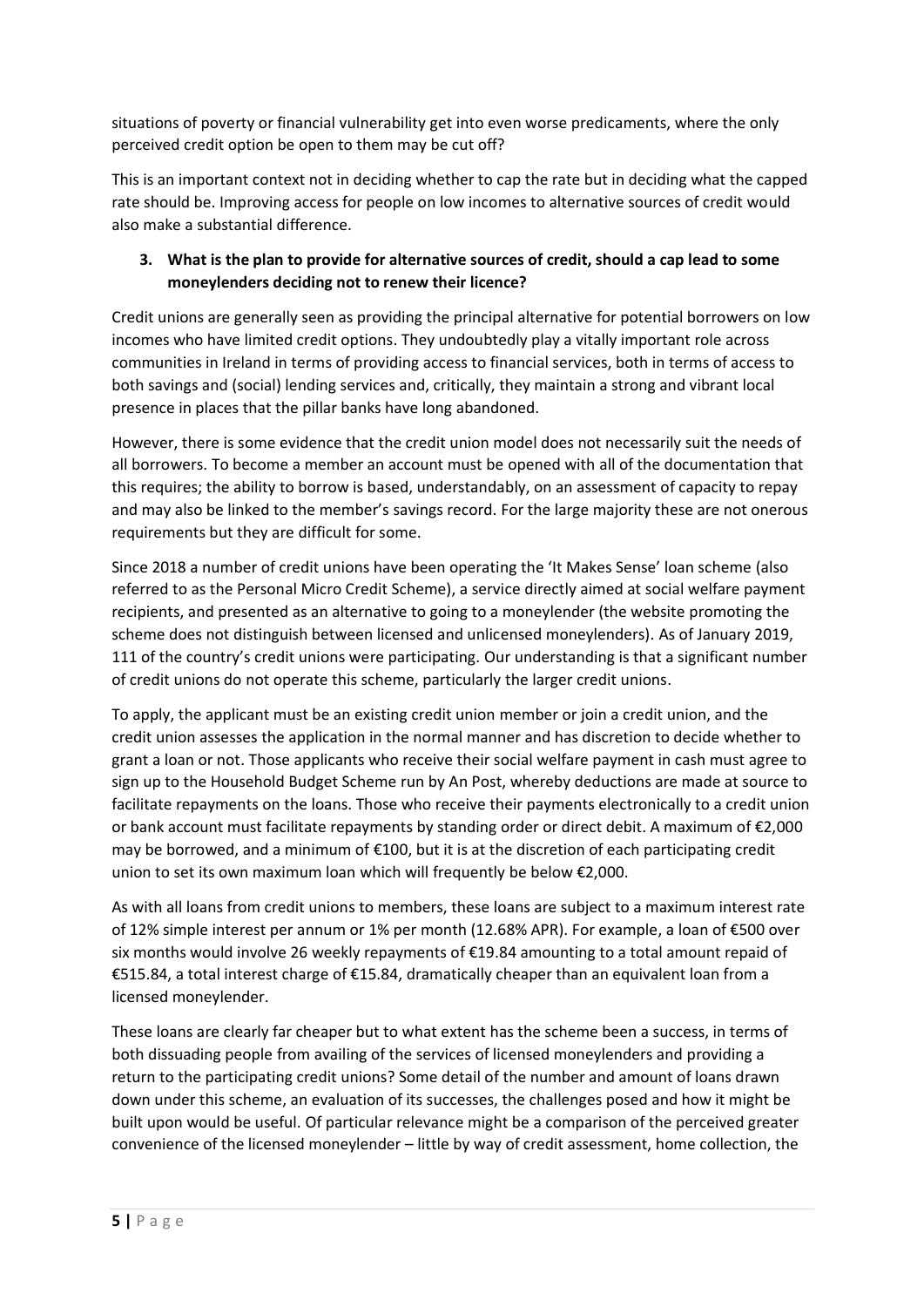availability of more than one loan simultaneously – with the much lower cost of credit of the 'It Makes Sense' loan.

In recommending (No.3) – *'In consultation with the credit union sector, the Department of Finance consider increasing the 1% monthly cap on interest rates for credit unions as per Section 38 (1) (a) of the Credit Union Act, 1997, for this type of lending to cater for the significantly greater costs associated with such small lending'*- the UCC report envisages that the introduction of a maximum interest in licensed moneylending may lead to a reduction in the number of licence holders. It is worth noting on this question that the maximum interest rate cap for credit unions in the UK is double that of Ireland at 2% per month.

The current autumn government legislative programme document under the heading - All Other Legislation Report Autumn Session 2020 – suggests that work is underway to prepare a **'Credit Union Interest on Loans Bill'**, intended to '*increase the maximum monthly interest rate on credit union loans and to allow for that maximum rate to be adjusted in future by Ministerial Order'.* It is reported that Heads of this Bill were approved on 11th June 2019, and the Committee agreed to waive Pre-Legislative Scrutiny. Thus, it would appear that work has already begun on preparing the ground to allow credit unions to charge higher rates of interest to borrowers who may, for example, be perceived a greater credit risk.

A broader question is what the State is prepared to contribute in terms of both policy development and practical initiatives in this area, over and above encouraging credit union lending. Access to emergency interest free loans in urgent need situations from a designated social fund is one option that has been explored in the UK with limited success. It is important to emphasise that any such Fund must not replace once-off grants/payments and greater availability to urgent needs payments under the supplementary welfare allowance scheme for people in extreme short term financial difficulty to avoid the necessity to borrow should be promoted.

### **4. Does the Consumer Credit Act 1995 need to be amended in other respects to protect low income borrowers**

Section 99 of the CCA 1995 provides that *'Where credit is made available to a borrower by means of a moneylending agreement that credit shall not be reduced by the moneylender or a person acting on his behalf by any amount in respect of:*

*(a) repayment of the credit or any charges related thereto, or (b) repayment of a previous credit or any charge related thereto,*

# *and no payment in respect of the credit shall be required of the borrower by the moneylender or a person acting on his behalf before the due date of the first repayment instalment.*

As well as ensuring that the full amount of any loan must be advanced, this section prohibits the practice of top-up loans, i.e. clearing an existing loan with part of the money provided under a subsequent loan, and makes this an offence. However, this section fails to go on to provide that a top-up loan will not be legally enforceable against the borrower.

In addition, although top-up loans are prohibited, there is nothing in the CCA 1995 that prohibits a lender from allowing a borrower to have multiple loans running simultaneously with that lender, as long as they are separate loans and do not involve top-ups. The implications of this in terms of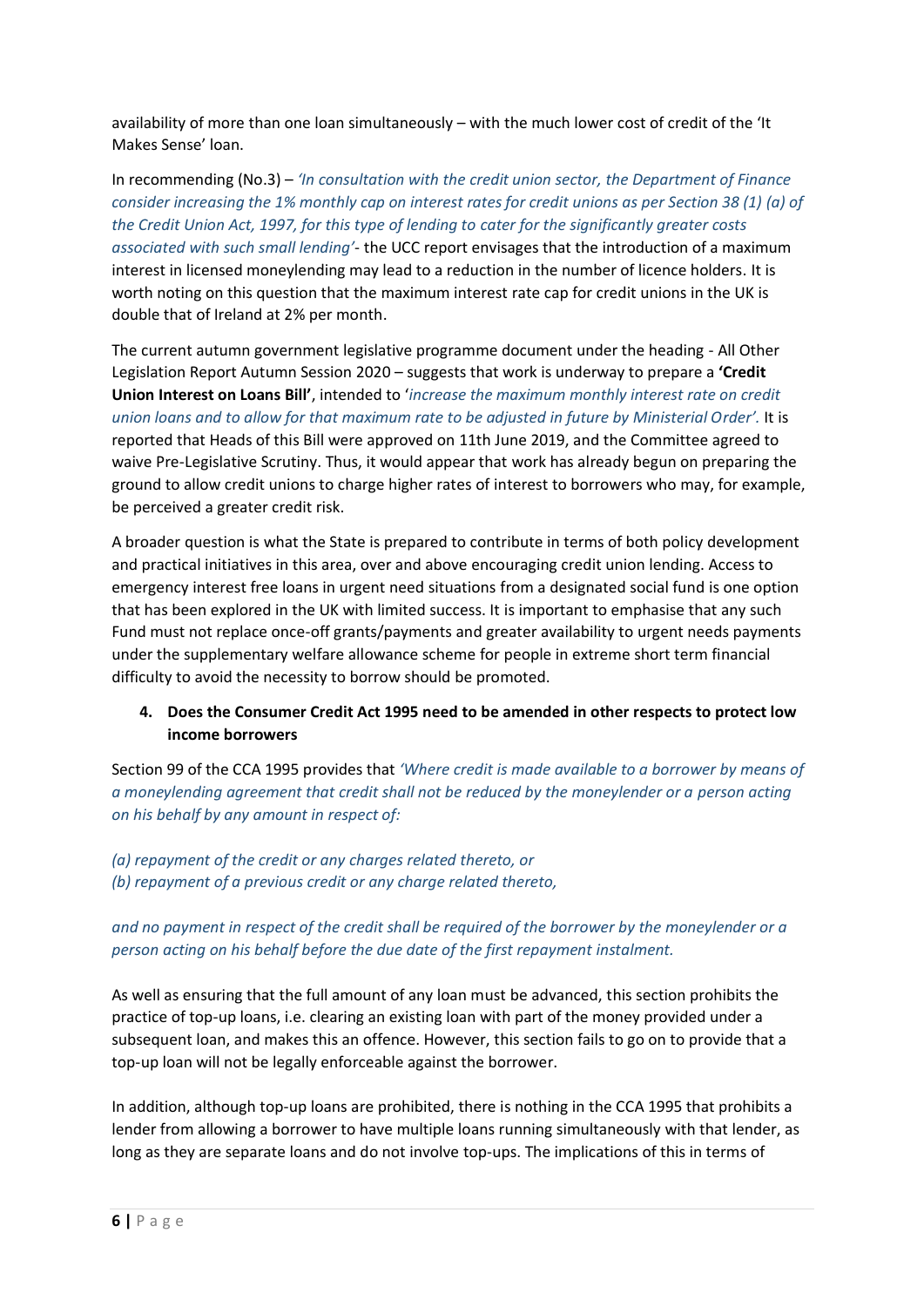payment capacity and meeting needs in the affected households are obvious and this should be revisited.

#### **Some Broader issues**

**5. What measures are envisaged to deal with the wider problem of income inequality in our society that gives rise to the need for short term borrowing at high rates of interest?**

Although this question may be outside the brief of this committee in terms of deciding whether to cap licensed moneylender's rates of interest, income inequality is an ever present context in such debates. Whilst it is often perceived that social problems like addiction are the stimulus for borrowing money at high levels of interest, in many cases it is down to simply having too little money to pay the wide range of bills that most households face.

It is also often perceived that the customers of licensed moneylenders are principally social welfare recipients who do not have access to other sources of credit, but this is not necessarily so. For example, research published in 2007<sup>4</sup> by the (then) Financial Regulator suggested that:

- Nearly a quarter of moneylender customers are making mortgage repayments.
- Just over a quarter of customers are servicing personal loans from another credit provider.
- The majority of customers do not worry about their debt obligations.
- The majority of customers are of the opinion that they have access to other sources of credit and are not reliant on a moneylender as the only source of credit.

Apart from inadequate levels of social welfare payments or lack of access to 'Urgent Needs Payments' under the Supplementary Welfare Allowance Scheme, low pay is also a reason why people have to borrow money to meet shortfalls. An important gap in this regard, for example, is the considerable difference between the current 'National Minimum Wage' rate, due to increase from €10.10 to €10.20 from 1 January 2021, and an 'evidence based' living wage which makes possible a minimum acceptable standard of living, currently set at €12.30 per hour.<sup>5</sup> The work of the Vincentian Partnership for Social Justice in this area is also of particular note, in terms of the comparisons drawn between a Minimum Essential Standard of Living (MESL) and social welfare/minimum wage scenarios for a number of household types.<sup>6</sup>

### **6. Why a maximum rate only for licensed moneylenders, what about other credit providers, like banks, finance houses and sub-prime mortgage lenders?**

Licensed moneylenders are not the only type of credit provider that charge substantial amounts of interest in return for lending money, but they are, together with credit unions, the only type of provider for whom a maximum rate of interest is prescribed by law. In the case of each licensed moneylender, that maximum rate is the one set out in the individual licence which the lender must apply for, on an annual basis, to the Central Bank of Ireland.

Credit institutions, including banks based in other Member States passporting into Ireland on their EU banking licence, are not so constrained. Neither are sub-prime mortgage lenders who received authorisations to offer housing loans from IFSRA (now the Central Bank of Ireland) in the early 2000's without any apparent regulation of their operations and who charged almost double the going market interest rates in many instances, on the dubious basis that the borrower was a greater

<sup>4</sup> See Page 6, 'A Report on the Licensed Moneylending Industry', Financial Regulator, March 2007.

<sup>5</sup> See [www.livingwage.ie.](http://www.livingwage.ie/)

<sup>6</sup> See<https://www.budgeting.ie/urban-budgets/income-scenarios.html>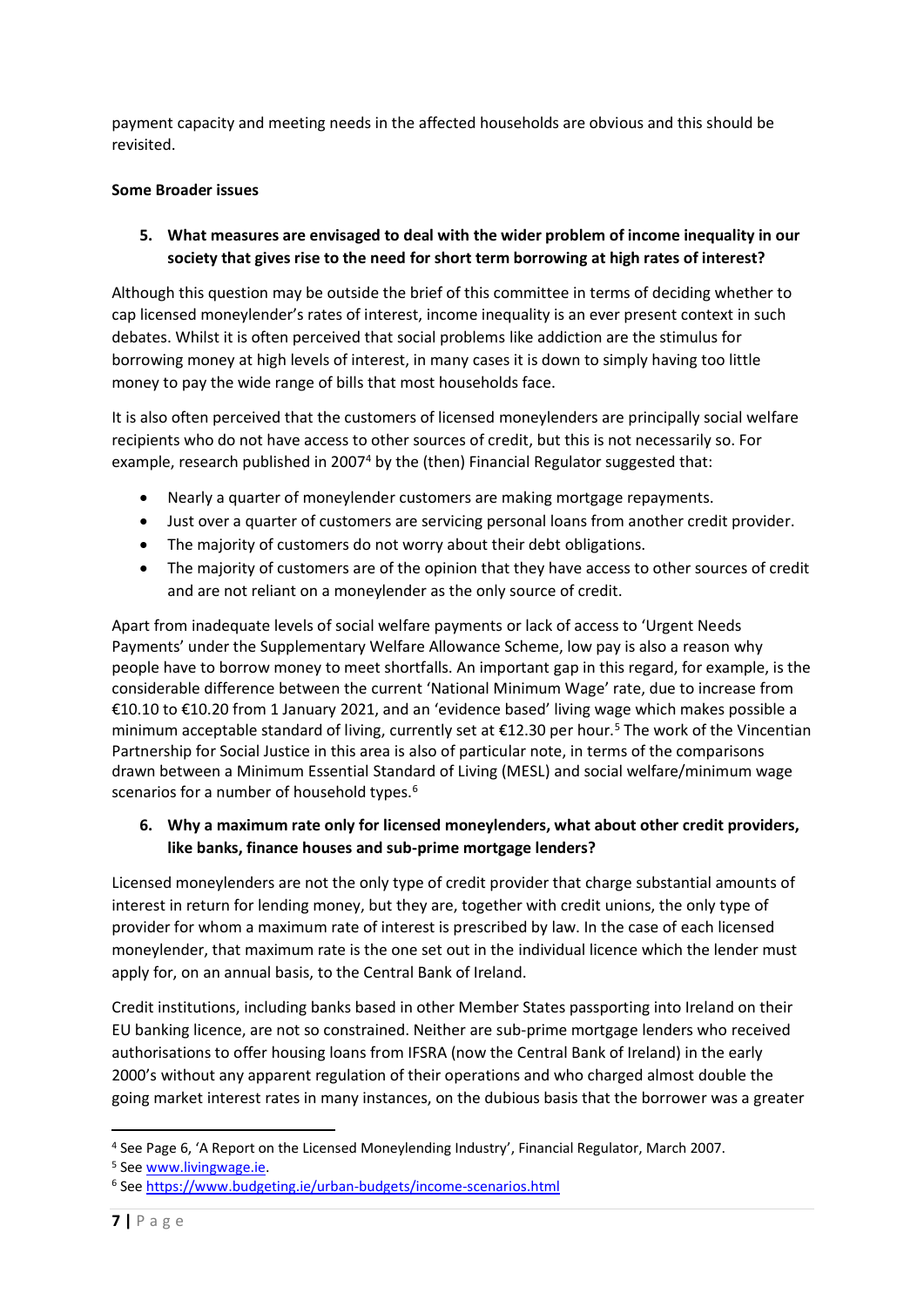credit risk. A number of these loans contributed and contribute to this day to the considerable mortgage arrears problem that developed in the Ireland in the wake of the Global Financial Crash (GFC).

This ground is covered in considerable detail in FLAC's 2014 Report – 'Redressing the Imbalance'. In terms of personal loans, two companies in particular entered the market during the boom years and targeted consumers on low incomes for high-cost unsecured loans. One example involves a MABS case where FLAC assistance was sought. The client, a vulnerable migrant worker, had an existing personal loan with one of these banks with almost €15,000 owed. In 2008 the Bank offered her a top-up loan to clear the existing loan, involving terms and costs that were nothing short of robbery as follows:

| <b>Total amount of Loan</b>                       | €22,777.74  |
|---------------------------------------------------|-------------|
| <b>Payment Protection Premium Advanced</b>        | €5,495.45   |
| Amount of credit advanced                         | €17,282.29  |
| Amount deducted to clear previous loan €14,865.29 |             |
| Net amount advanced to customer                   | €2,417.00   |
| Number of instalments                             | 72 (months) |
| Amount of each instalment                         | €561.22     |
| Total amount payable                              | €40,407.84  |
| Cost of this credit                               | €17,630.10  |
| <b>Annual Percentage Rate</b>                     | 23.4%       |

Some points to note from this loan include:

- Money was lent in advance at a very high interest rate so that the client could pay for 'payment protection insurance' for the full duration of the loan. This cost €5,495.45 plus the applicable interest over 6 years.
- The existence of this insurance almost completely protected the lender from any risk associated with the loan, and yet the interest rate on the insurance and the loan was 23.5% APR, an exorbitant rate for a six-year personal loan.
- The customer received a total of only €2,417 in new funds with €14,865.29 being taken to clear the balance on the existing loan. She then would have to pay €40,407.84 or €561.22 per month for six years in return, the equivalent of a small mortgage. She was surviving on a low income at the time and no effort was made to establish her capacity to service the 'agreement'.
- There were absolutely no regulatory rules in place to prevent this happening.

Although this heading may be considered peripheral to the question of capping the rate that licensed moneylenders can charge, it is important in our view to remind regulators and policy makers alike that the market and the forces of competition does not always protect the interests of consumers and there are many other types of credit providers, apart from licensed moneylenders who could do with much closer regulation.

**7. Arising out of the recommendations of the Tutty Report, what has become of the legislation to ensure that all providers of car finance – whether Hire Purchase (HP) or Personal Contract Plans (PCP) – are properly regulated?**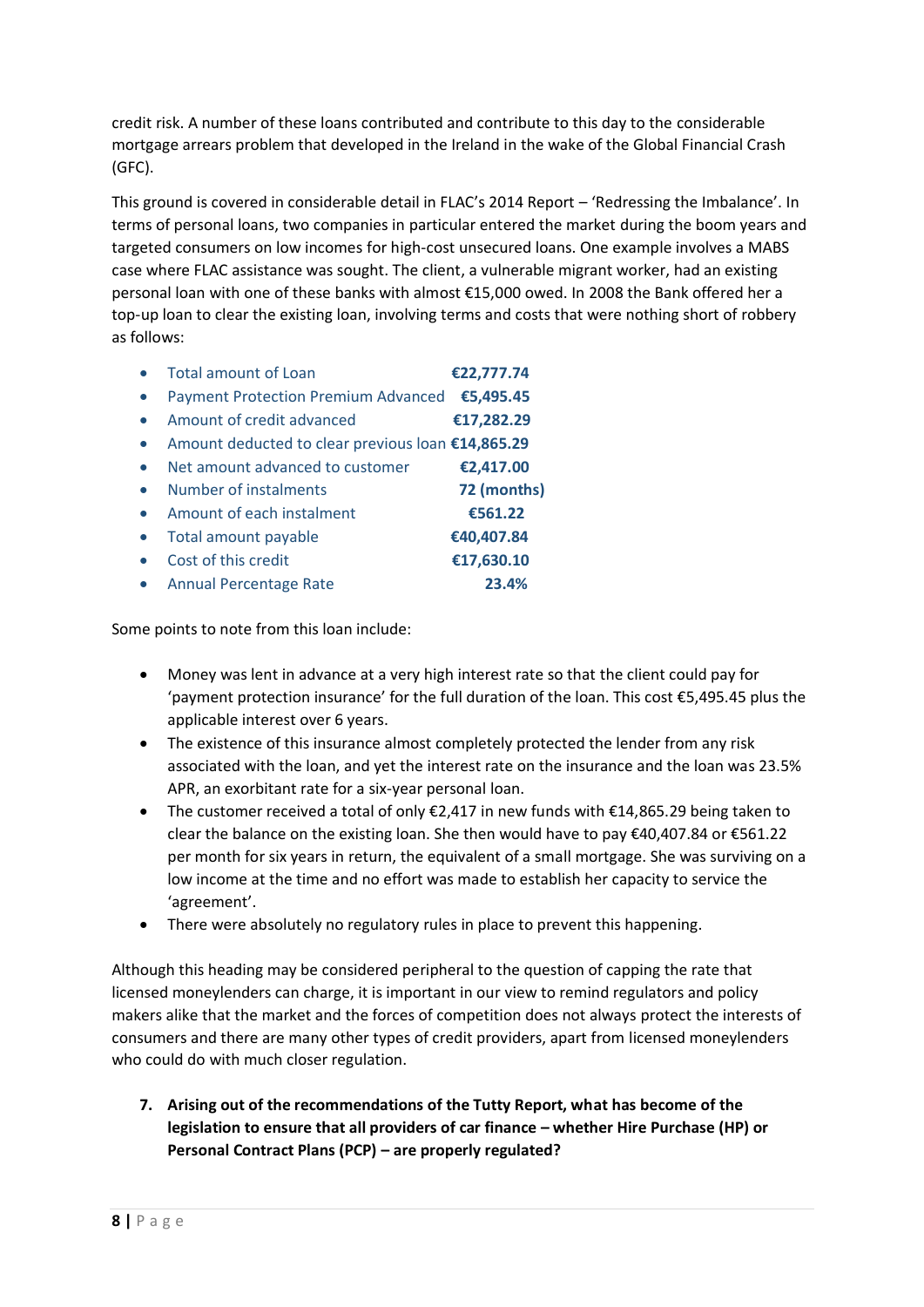On 23rd October 2019, (then) Minister for Finance and Public Expenditure and Reform, Paschal Donohoe TD, announced that he had obtained Government approval to draft legislation to provide that all firms which offer personal contract plan (PCP), hire purchase and other similar credit type agreements to consumers will be required to be authorised by the Central Bank of Ireland as retail credit firms. In this connection, he referenced the 'Tutty' report on the Personal Contract Plan market (published in November 2018) which outlined a number of recommendations to improve the level of consumer protection in relation to the provision of PCP and hire purchase agreements.

The Minister's statement suggested that the only recommendation of that report which cannot be implemented within the existing legislative framework was the key one which says that the relevant provisions of the Central Bank's Consumer Protection Code, in particular the provisions which require lenders to assess the suitability of the product for the consumer and also the ability of the borrower to repay the debt over the duration of the credit agreement, should be extended to all the providers of hire purchase/PCP agreements to consumers. This was not possible, he suggested, as some of the providers of these agreements currently fall outside the authorisation and full regulatory remit of the Central Bank, and so the Bank is not able to apply its codes to these unauthorised firms.

He went on to explain that the proposed legislation intends to address this gap and to provide that all the providers of credit type agreements to consumers and other relevant persons will now be required to be authorised by the Central Bank. Welcoming Government approval to draft the Bill, he said that "*As all the providers of PCP and other similar agreements to consumers will now have to be authorised by the Central Bank, the Bank will then be able to apply its Consumer Protection Code and its other consumer protection powers to such firms. This will improve the level of protection available to the consumers of such agreements".<sup>7</sup>*

The most recent government legislative programme of Autumn 2020, announced in September, includes under the heading of 'Bills that are expected to undergo Pre-Legislative Scrutiny (PLS)' a Consumer Protection (Regulation of Retail Credit Firms) Bill. This Bill is intended *'to ensure that any person or firm which provides credit, hire purchase, PCPs, consumer hire agreements to relevant persons will be required to be authorised as a 'retail credit firm' by the Central Bank unless they are already subject to such Central Bank authorisation'.* Heads of the Bill are said to be expected shortly, a hardly reassuring statement two years after the publication of the Tutty Report.

In truth, aspects of these issues have been flagged by FLAC with both the Department of Finance and the Central Bank of Ireland (CBI) for well over a decade now. Long before PCP agreements, essentially a derivative of Hire Purchase, arrived on our shores, it had been pointed out to both that providers of Hire Purchase finance that were not already regulated as credit institutions did not have to seek regulatory status with the CBI. The official justification for this positon at the time seemed to be that a Hire Purchase agreement was a rental agreement, not a credit agreement, despite the fact that thousands of euro was charged in interest on these agreements and their principal purpose was that the Hirer would acquire ownership of the vehicle.

It is interesting that the Minister's statement explains this in terms that *'some of the providers of these agreements currently fall outside the authorisation and full regulatory remit of the Central* 

<sup>7</sup> See: [https://www.gov.ie/en/press-release/ab741f-minister-donohoe-announces-government-approval-to](https://www.gov.ie/en/press-release/ab741f-minister-donohoe-announces-government-approval-to-draft-legislation-/)[draft-legislation-/](https://www.gov.ie/en/press-release/ab741f-minister-donohoe-announces-government-approval-to-draft-legislation-/)